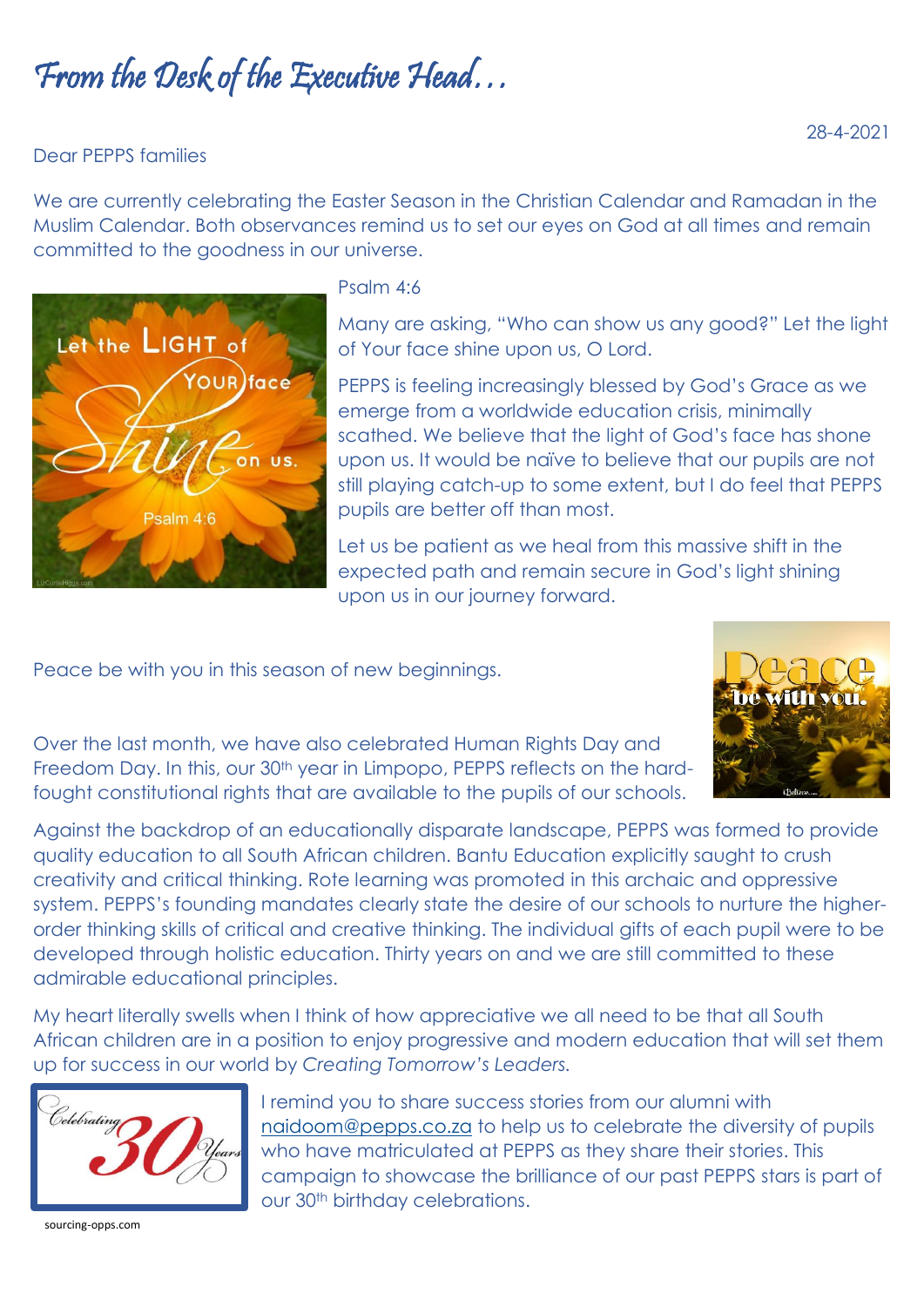I wish to take a moment to reflect on how our understanding of child-rearing and educational practices have shifted over the last 30 years. We have learnt that children learn most when they are happy, when they are having fun and when their bodies have an opportunity to move. PEPPS has added these dimensions to the way that we present our educational offering.

Educating children is not the mandate of the parents alone nor the teachers alone. For effective education to occur, parents and teachers need to unite and work towards the same common goal of exalting God's children and guiding them towards excellence.

To this end, PEPPS has prioritised parental communication over the last year. We are using myHomework, ADAM and email to connect with our parents. These tools are intended to serve our parents as they work kindly with their children in following up on the expectations set by the school.



Parents and teachers must take hands, in mutual respect, for the benefit of the children in our care.



I have said it before and at the risk of repeating myself, I shall say it again because it is so important. The world is harsh and children are vulnerable in it. It is imperative that our children have places of safety. The two most important places of safety should be their school and their home. If they do not feel safe in these places they will seek 'safety' elsewhere and often that is very dangerous.

PEPPS works tirelessly towards creating a healthy and happy learning space at school. Admittedly, people are imperfect and sometimes

things go wrong, but it is our quest to have your children feeling secure at school.

I implore you as parents to do the same at home. Discipline is essential and boundaries must be set. This should be done from a place of love and respect and not of fear. If your children are frightened of you and your reaction, they will not come to you with their concerns and hardships.



"Children must never work for our love, they must rest in it."

~ Gordon neufeld

#### 66

Discipline ideally isn't something we do to students - it should be a quality we develop within them.

- Lori Desautels EDUCATOR

eduropio

It is possible, as a parent, to disapprove of a child's behaviour and even carry out a consequence for that behaviour without shaming the child. Every child deserves to feel that they are valuable in the eyes of God and the eyes of their parents or their caregiving adults. This results in children with higher self-esteem. People with higher selfworth are less vulnerable to all sorts of abuse, including bullying.